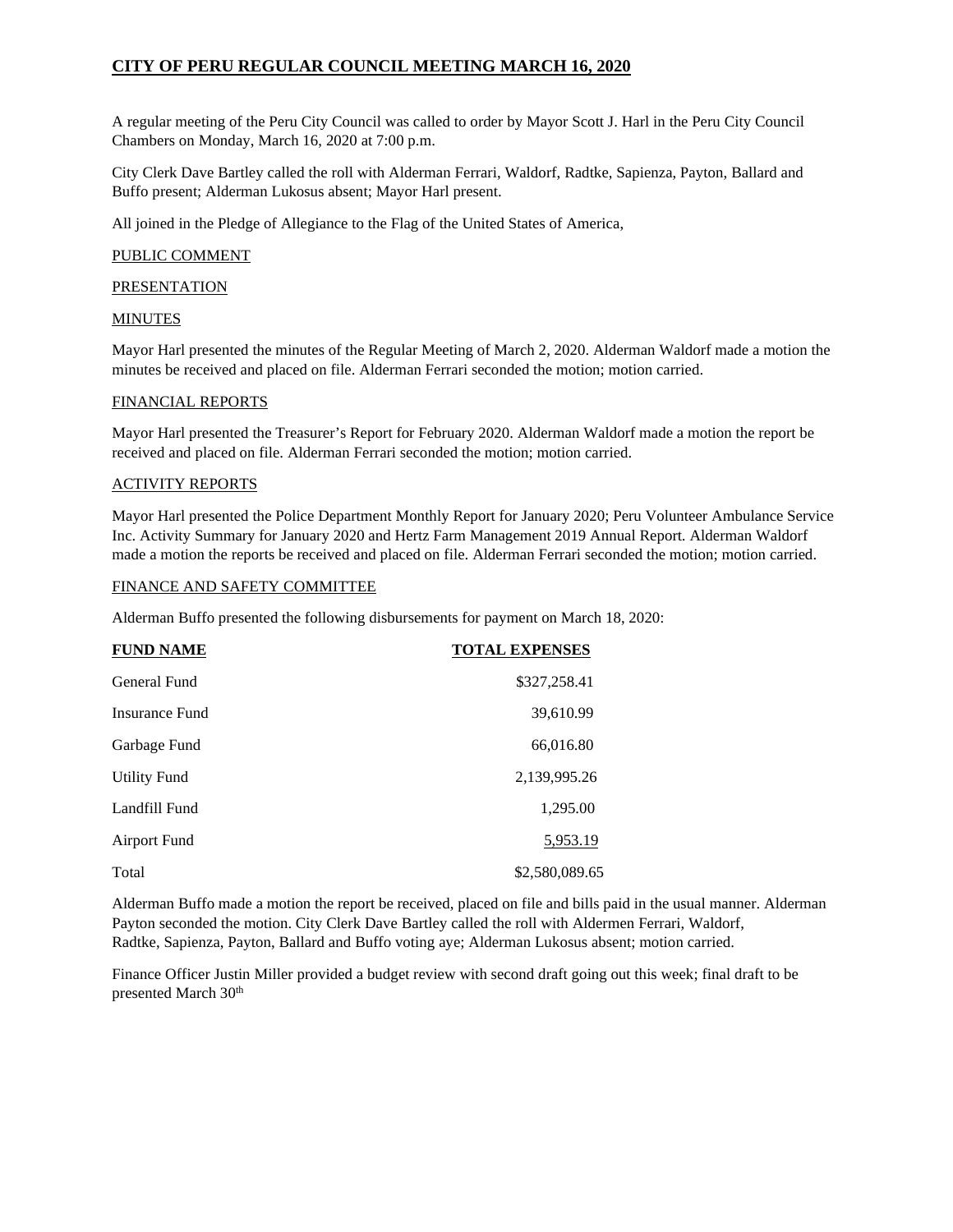### PUBLIC SERVICES COMMITTEE

Alderman Waldorf made motion to approve a scope change authorization to John Pohar and Sons contract for Midtown Rd., 26th St., and 60th St. mass grading and utilities in the amount of \$346,923.00. Alderman Ballard seconded the motion. City Engineer Eric Carls reported the following:

- $60<sup>th</sup>$  Street is just a place hold until formally named
- Based on scope of Peoria Street project
- Bad soil conditions
- Adding the proposed building site prep to accommodate soil related subsurface

City Clerk Dave Bartley called the roll with Aldermen Ferrari, Waldorf, Radtke, Sapienza, Payton, Ballard and Buffo voting aye; Alderman Lukosus absent; motion carried.

City Engineer Eric Carls reported a change order is needed for the Midtown Road project to finish the remaining grading to Plank Road to N. Peoria Street and asked for a motion to be placed on the next regular meeting agenda.

Alderman Ferrari made a motion to authorize the Mayor to execute an IDOT Highway Permit for 4th Street (US Rte. 6) maintenance improvements. Alderman Waldorf seconded the motion; motion carried.

Alderman Ferrari made a motion to authorize the execution of an IDOT Highway Permit Bond for 4th Street (US Rte. 6) maintenance improvements. Alderman Waldorf seconded the motion; motion carried.

Corporate Counsel Scott Schweickert presented a proposed resolution entitled:

## **RESOLUTION NO. 2020-03**

## **RESOLUTION TO COMPLETE 4TH STREET (US RTE. 6) MAINTENANCE IMPROVEMENTS**

Alderman Ferrari made a motion the resolution be adopted as written and read. Alderman Ballard seconded the moiton. City Clerk Dave Bartley called the roll with Aldermen Ferrari, Waldorf, Radtke, Sapienza, Payton, Ballard and Buffo voting aye; Alderman Lukosus absent; motion carried.

Alderman Ballard made a motion to award quote from Altec for (Altec AT48M Unit, Altec Steel Body, Freightliner w Cummins L9) bucket truck in the amount of \$188,028.00. Alderman Ferrari seconded the motion.

## REPORT OF CITY ATTORNEY/ORDINANCES AND RESOLUTIONS

Corporate Counsel Scott Schweickert presented the minutes of the Planning/Zoning Commission hearing held on March 11. 2020 concerning the petition of Jacey Etscheid for property located at 2601 5<sup>th</sup> Street and 914 Herbert Street, Peru, IL. Alderman Waldorf made a motion the minutes be received, placed on file and concur with the recommendation. Alderman Ballard seconded the motion; motion carried.

Corporate Counsel Scott Schweickert presented a proposed ordinance entitled:

## **ORDINANCE NO. 6464**

## **AN ORDINANCE APPROVING DIVISION OF REAL ESTATE AND WAIVER OF REQUIREMENTS OF SUBDIVISION ORDINANCE AND VARIANCS SOUGHT BY THE PETITION OF JACEY ETSCHEID, EXECUTOR OF THE ESTATE OF GARY A. WELCH**

Alderman Sapienza made a motion the ordinance be adopted as written and read. Alderman Waldorf seconded the motion. City Clerk Dave Bartley called the roll with Aldermen Ferrari, Waldorf, Radtke, Sapienza, Payton, Ballard and Buffo voting aye; Alderman Lukosus absent; motion carried.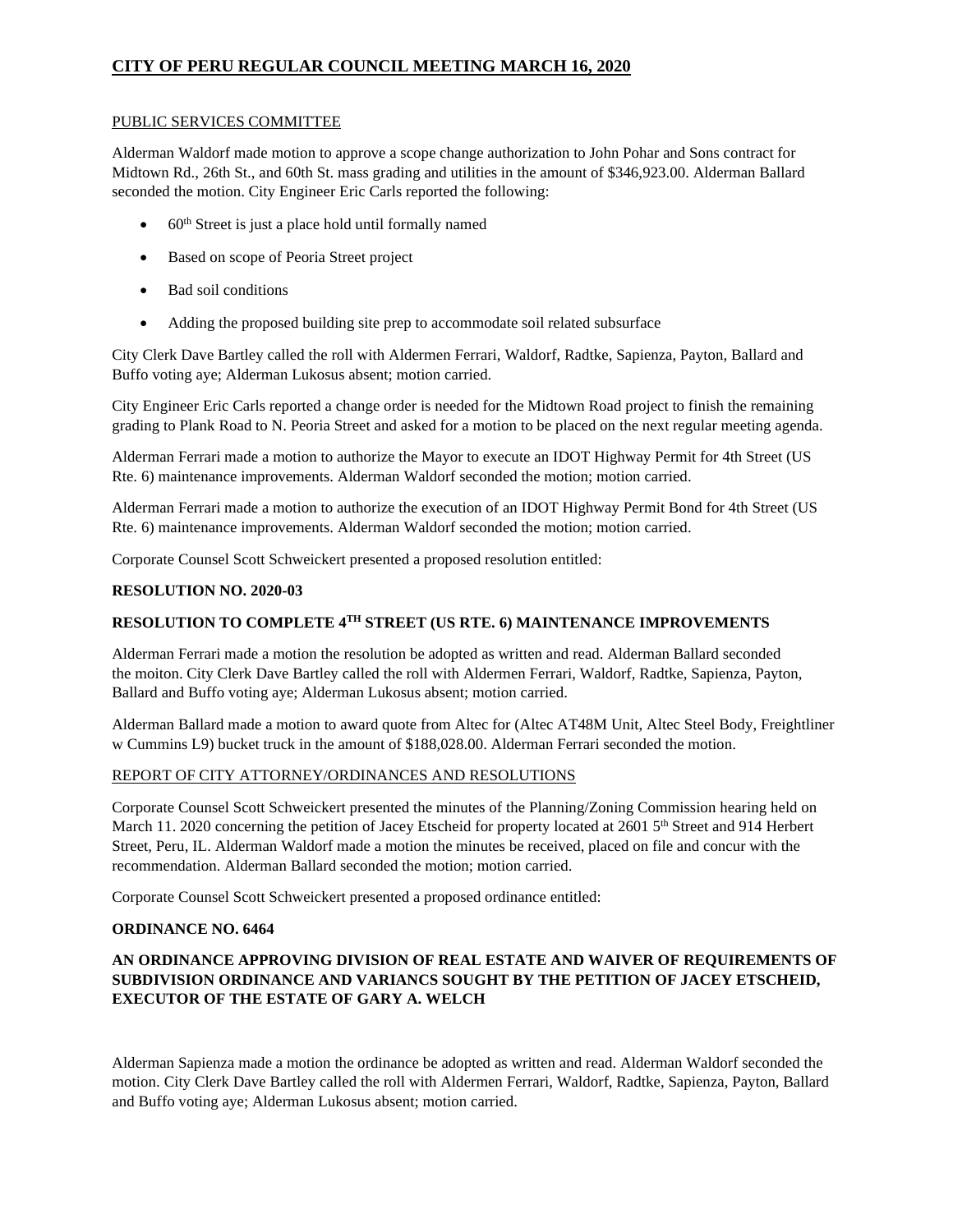Corporate Counsel Scott Schweickert presented the minutes of the Planning/Zoning Commission hearing held on March 11, 2020 concerning the petition of GC Housing Development LLC AND Crane Construction Company LLC for property located at 1810 4th Street and 710 Peoria Street, Peru, IL. Alderman Sapienza made a motion the minutes be received, placed on file and concur with the recommendation. Alderman Waldorf seconded the motion; motion carried.

Corporate Counsel Scott Schweickert presented a proposed ordinance entitled:

## **ORDINANCE NO. 6465**

**AN ORDINANCE GRANTING WAIVERS, VARIANCES, AND APPROVAL OF PRELIMINARY DEVELOPMENT PLAN AS SOUGHT BY THE PETITION OF GC HOUSING DEVELOPMENT LLC AND CRANE CONSTRUCTION COMPANY LLC CONCERNING PROPERTY LOCATED AT 1810 4TH STREET AND 710 PEORIA STREET, PERU, IL** (request is contingent upon petitioners receipt of tax credits from the Illinois Housing Development Authority)

Alderman Waldorf made a motion the ordinance be adopted as written and read. Alderman Ferrari seconded the motion. City Clerk Dave Bartley called the roll with Aldermen Ferrari, Waldorf, Radtke, Sapienza, Payton, Ballard and Buffo voting aye; Alderman Lukosus absent; motion carried.

Corporate Counsel presented the minutes of the Planning/Zoning Commission hearing held on March 11, 2020 concerning the petition of 3 Diamond Development, LLC for property located north of Wenzel Road and east of Progress Boulevard, Peru, IL. Alderman Ferrari made a motion the minutes be received, placed on file and concur with the recommendation. Alderman Buffo seconded the motion; motion carried.

Corporate Counsel Scott Schweickert presented a proposed ordinance entitled:

## **ORDINANCE NO. 6466**

**AN ORDINANCE GRANTING WAIVERS, REZONING AND SIMULTANEOUS APPROVAL OF THE PRELIMINARY AND FINAL PLAT OF PERU DIAMOND 3 SENIOR DEVELOPMENT, A PLANNED DEVELOPMENT** (request is contingent upon petitioners receipt of tax credits from the Illinois Housing Development Authority)

Alderman Payton made a motion the ordinance be adopted as written and read. Alderman Radtke seconded the motion. City Clerk Dave Bartley called the roll with Aldermen Ferrari, Waldorf, Radtke, Sapienza, Payton, Ballard and Buffo voting aye; Alderman Lukosus absent; motion carried.

Corporate Counsel Scott Schweickert presented a proposed ordinance entitled:

## **ORDINANCE NO. 6467**

**AN ORDINANCE ANNEXING CERTAIN TERRITORY TO THE CITY OF PERU, ILLINOIS, AS PRAYED FOR BY THE PETITION OF 3 DIAMOND DEVELOPMENT CONCERNING REAL ESTATE GENERALLY LOCATED NORTH OF WENZEL ROAD AND EAST OF PROGRESS BOULEVARD IN PERU, IL AND CONTAINING APPROXIMATELY 9.000 ACRES** (request is contingent upon petitioners receipt of tax credits from the Illinois Housing Development Authority)

Alderman Radtke made a motion the ordinance be adopted as written and read. Alderman Payton seconded the motion. City Clerk Dave Bartley called the roll with Aldermen Ferrari, Waldorf, Radtke, Sapienza, Payton, Ballard and Buffo voting aye; Alderman Lukosus absent; motion carried.

Corporate Counsel Scott Schweickert presented a proposed ordinance entitled:

## **ORDINANCE NO. 6468**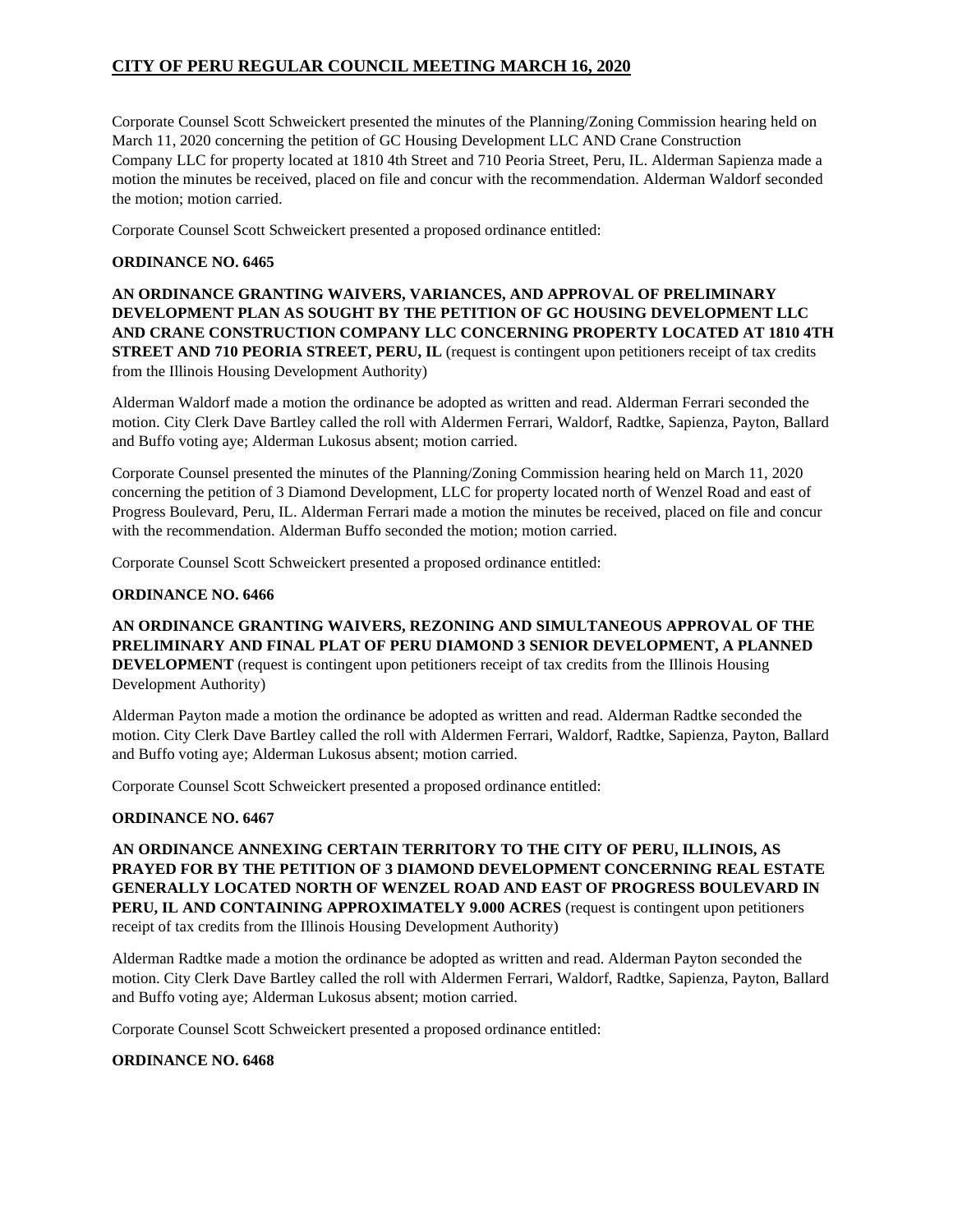## **AN ORDINANCE ESTABLISHING AN INTERNAL ACCOUNTING FRANCHISE FEE OF FIVE PERCENT (5%) ON ELECTRIC AND WATER SYSTEM GROSS REVENUES**

Alderman Waldorf made a motion the ordinance be adopted as written and read. Alderman Ballard seconded the motion. Finance Officer Justin Miller noted the increase from 4% to 5% and the addition of water and sewer fees. Finance Officer Justin Miller stated the change is based on a fund transfer that will not impact the utility fund, City Clerk Dave Bartley called the roll with Aldermen Ferrari, Waldorf, Radtke, Sapienza, Payton, Ballard and Buffo voting aye; Alderman Lukosus absent; motion carried.

Corporate Counsel Scott Schweickert presented a proposed resolution entitled:

## **RESOLUTION NO. 2020-04**

## **A RESOLUTION AUTHORIZING EXECUTION OF AN INTERGOVERNMENTAL CONTRACT WITH CENTRAL ILLINOIS POLICE TRAINING CENTER**

Alderman Radtke made a motion the resolution be adopted as written and read. Alderman Buffo seconded the motion. City Clerk Dave Bartley called the roll with Aldermen Ferrari, Waldorf, Radtke, Sapienza, Payton, Ballard and Buffo voting aye; Alderman Lukosus absent; motion carried.

Corporate Counsel Scott Schweickert presented a proposed resolution entitled:

## **RESOLUTION NO. 2020-05**

## **RESOLUTION AUTHORIZING EXECUTION OF AN ILLINOIS CASH FARM LEASE BETWEEN THE CITY OF PERU AND JOHN LAMPS (HALM FARM – 70.6 ACRES)**

Alderman Ferrari made a motion the resolution be adopted as written and read. Alderman Radtke seconded the motion. City Clerk Dave Bartley called the roll with Aldermen Ferrari, Waldorf, Radtke, Sapienza, Payton, Ballard and Buffo voting aye; Alderman Lukosus absent; motion carried.

Corporate Counsel presented a proposed ordinance entitled:

### **ORDINANCE NO. 6469**

## **AN ORDINANCE AUTHORIZING THE CEDING OF 2020 PRIVATE ACTIVITY BONDING AUTHORITY**

Alderman Radtke made a motion the ordinance be adopted as written and read. Alderman Waldorf seconded the motion. City Clerk Dave Bartley called the roll with Aldermen Ferrari, Waldorf, Radtke, Sapienza, Payton, Ballard and Buffo voting aye; Alderman Lukosus absent; motion carried.

#### PROCLAMATIONS

The Motorcycle Awareness Month proclamation was tabled.

### UNFINISHED BUSINESS

Mayor Harl offered condolences for the loss of former aldermen Anthony Witczak and James Currie.

#### NEW BUSINESS

Mayor Harl recommended the re-appointment of Greg Vaccaro to the Board of Fire and Police Commissioners for a 3-year term expiring April 30, 2023. Alderman Buffo made a motion to concur with the recommendation. Alderman Sapienza seconded the motion. City Clerk Dave Bartley called the roll with Aldermen Ferrari, Waldorf, Radtke, Sapienza, Payton, Ballard and Buffo voting aye; Alderman Lukosus absent; motion carried.